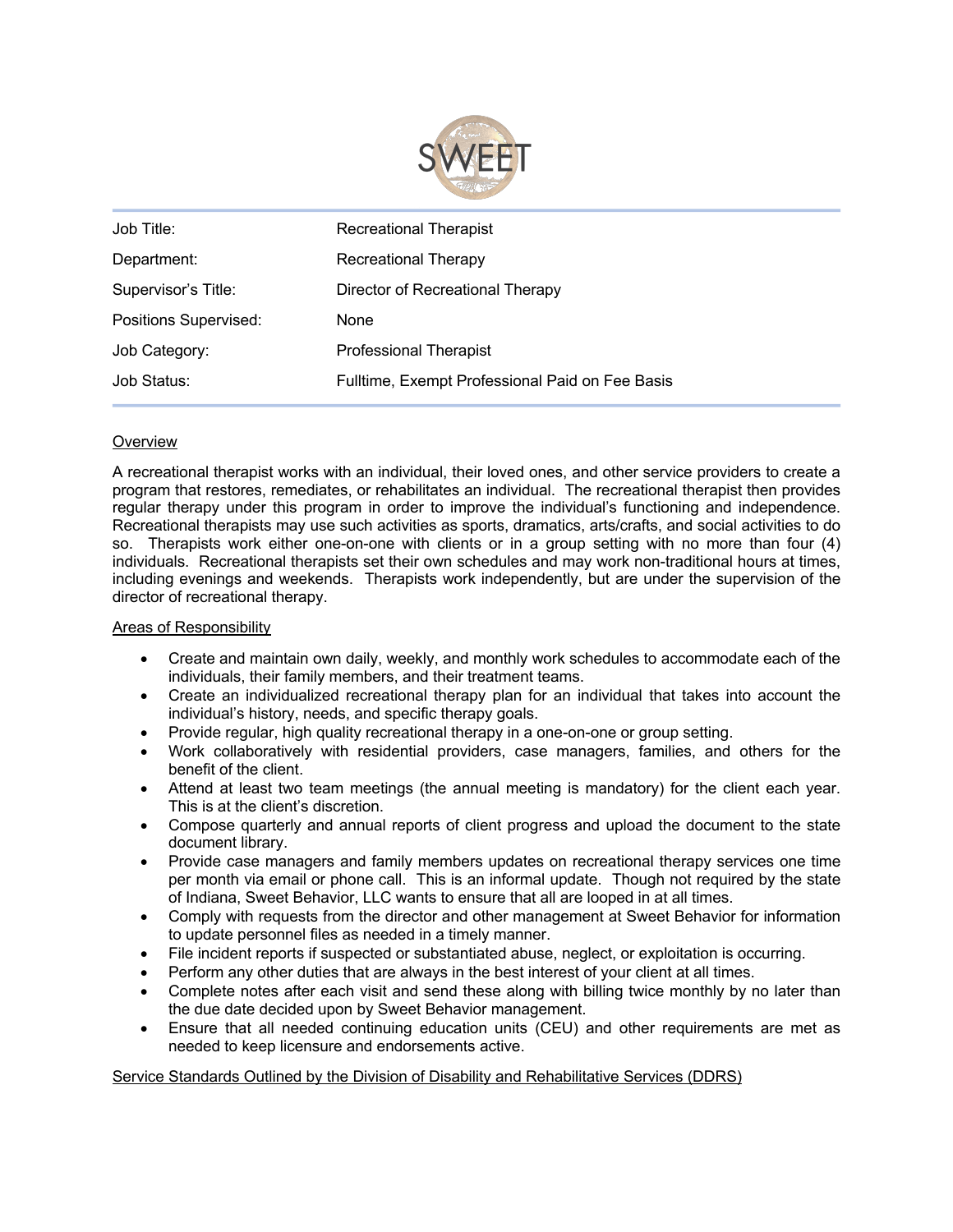- Recreational therapy services should be reflected in the individualized support plan (ISP) regardless of the funding source.
- Services must address needs identified in the person-centered planning process and be outlined in the ISP.
- Services must compliment other services the individual receives and enhance increasing independence for the individual.
- One hour of billed therapy services must include a minimum of 45 minutes of direct care with the balance of the hour spent in related client services.

## Activities That Are Not Allowed per DDRS Policy

- Payment for the cost of the recreational activities, registrations, memberships, or admission fees associated with the activities being planned, organized, or directed.
- Any services that are reimbursable through the Medicaid State Plan.
- Therapy services furnished to the participant within the educational/school setting or as a component of the participant's school day.
- Group sizes greater than four (4) participants to one recreational therapist or group sizes exceeding the maximum allowable group size determined by the individualized support team for each group participant.
- Group services when group settings were not determined to be appropriate by the individualized support team for each group participant.

## Essential Job Functions

- Demonstrates an interest in and empathy towards individuals with developmental disabilities.
- Be able to actively participate in therapy activities that are of interest to the individual.
- Demonstrates patience and excellent interpersonal skills. Recreational therapists will not only work with clients, but also others involved with them. Therefore, they have to demonstrate a pleasant, professional demeanor in sometimes stressful and unpleasant situations.
- Ability to work effectively independently.
- Demonstrates self-motivation.
- Ability to work non-traditional hours. Recreational therapists set their own schedules to best serve the client, providers, and families.
- Possesses excellent written and verbal communication skills.
- Possesses good word processing and editing abilities.
- Successfully complete all required trainings by the agency, BQIS, CARF, and other regulatory agencies.
- Work in an environment that involves potential exposure to hazards or physical risks that require basic safety precautions.
- Have access to and the ability to operate a motor vehicle to provide transportation for clients. Motor vehicle must be in compliance with federal and state laws and all insurance, registration, and driver's license must be kept up to date.
- Have the desire to work in a non-traditional office setting. Around 90% of the work done by a recreational therapist is not done in an office setting, but rather in clients' homes and community settings.
- Frequent driving. The distance is dependent upon the recreational therapist's caseload choice.
- Have a cellular phone to use for work-related calls.
- Comply with all company policies and procedures.

## Minimum Qualifications

• Active certification by the National Council for Therapeutic Recreation (NCTRC)